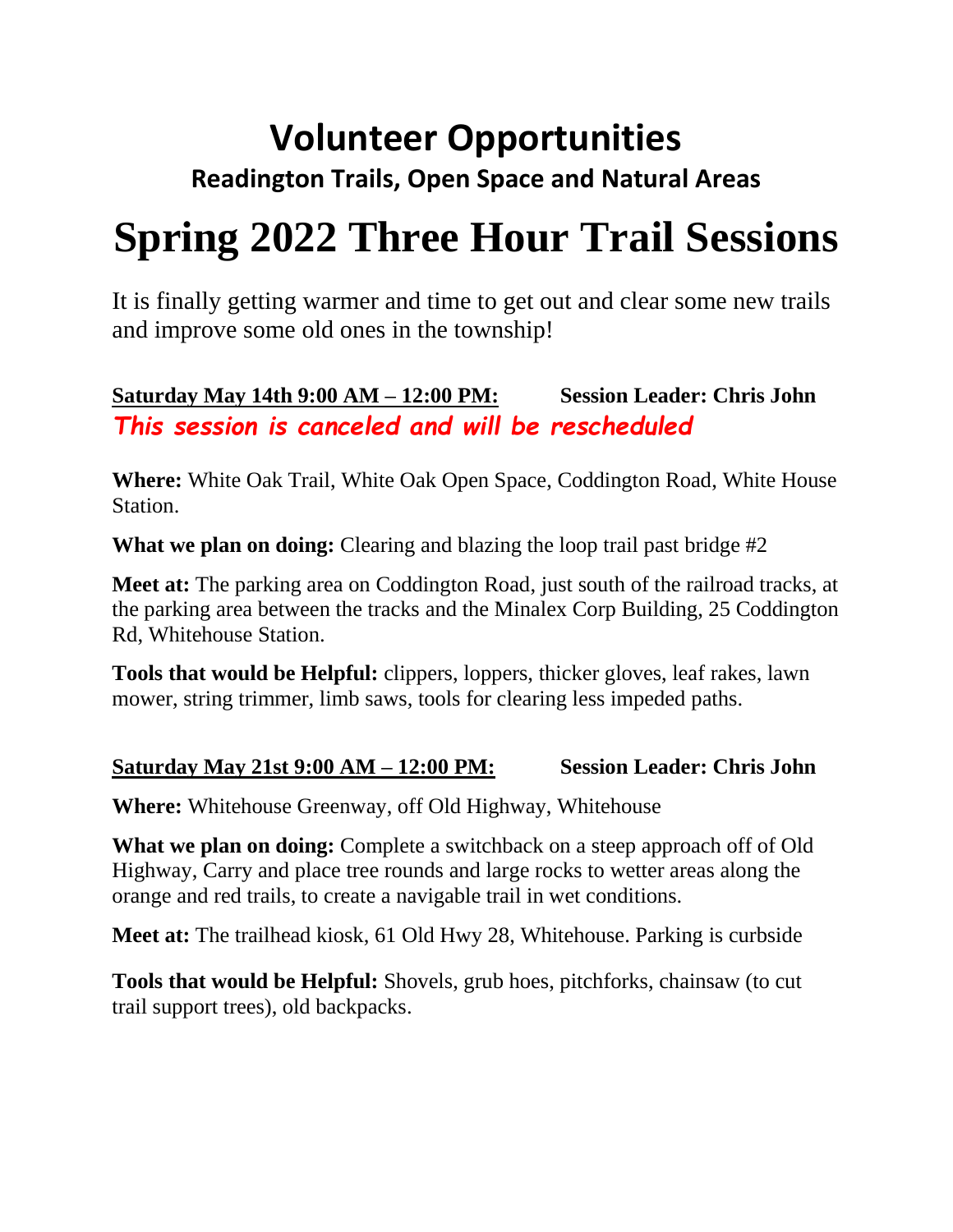#### **Saturday, June 4th; 9:00 AM – 12:00 PM: Session Leader: Chris John**

**Where:** Rocky road/ Indian Purchase Trail (Under Construction) in un-named open space along Dreahook road, west of Indian Purchase Rd.

**What we plan on doing:** Create an alternative "downhill" path to the rocky road trail. We will be hiking to the top and blazing the trail to the junction with adjoining parkland, then clearing and blazing back down to the power lines.

**Meet at:** The far side (western end) of Horseshoe Road, near the intersection with Dreahook Road, near 28 Horseshoe Rd, Whitehouse Station.

**Tools that would be Helpful:** chain saw, sledge hammers, thicker gloves, leaf rakes, lawn mower, string trimmer, an ax, small limb saws, tools for clearing paths.

#### **Saturday, June 11th; 9:00 AM – 12:00 PM: Session Leader: Chris John**

**Where:** Rocky road/ Indian Purchase Trail (Under Construction) in un-named open space along Dreahook road, west of Indian Purchase Rd.

**What we plan on doing:** Create an alternative "downhill" path to the rocky road trail. We will be blazing through the woods adjacent to the power lines to meet up with trail from the previous week

**Meet at:** Same meeting location as June 4.

**Tools that would be Helpful:** chain saw, sledge hammers, thicker gloves, leaf rakes, lawn mower, string trimmer, an ax, small limb saws, tools for clearing paths.

#### **Saturday, June 18th; 9:00 AM – 12:00 PM: Session Leader: Chris John**

**Where:** Rocky road/ Indian Purchase Trail (Under Construction) in un-named open space along Dreahook road, west of Indian Purchase Rd.

**What we plan on doing:** Create an alternative "downhill" path to the rocky road trail. We will be continuing to blaze through the woods adjacent to the power lines to meet up with trail from the previous week.

**Meet at:** Same meeting location as June 4.

**Tools that would be Helpful:** chain saw, sledge hammers, thicker gloves, leaf rakes, lawn mower, string trimmer, an ax, small limb saws, tools for clearing paths